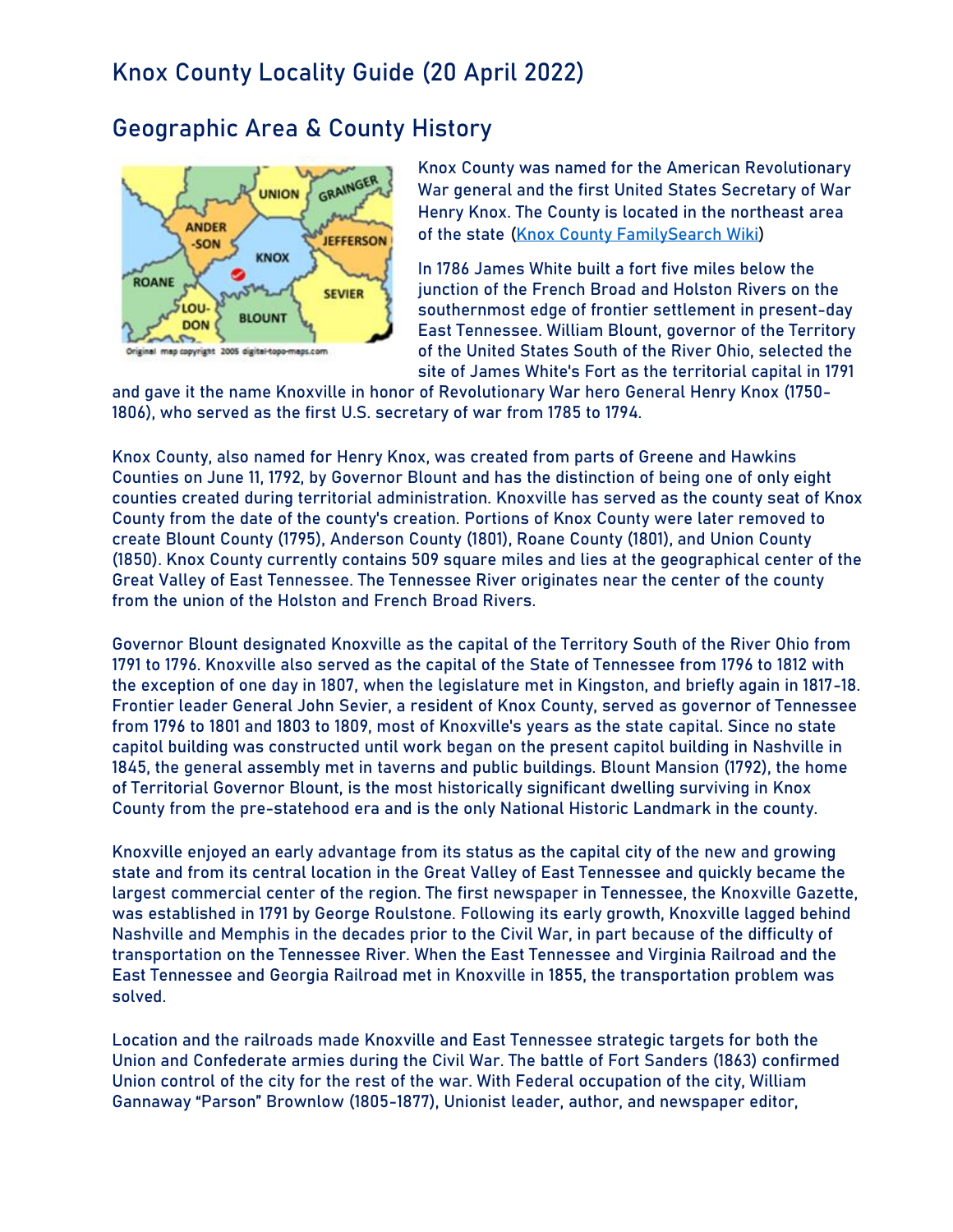returned to Knoxville in triumph in 1863. He later served as governor of Tennessee (1865-69) and U.S. senator (1869-75).

Post-Civil War recovery was initially slow and difficult, but Knoxville retained its role as the major center of commerce in East Tennessee. By 1900 Knoxville had a population of 32,000 and appeared to have enormous potential for continued growth. Testaments to the city's growing regional and national importance, Knoxville hosted Appalachian Expositions in 1910 and 1911 as well as the 1913 National Conservation Exposition. The major industries of the early twentieth century were textiles, coal, lumber, marble, and zinc. Growth had slowed again by the 1930s. As a result of the New Deal initiatives, the Tennessee Valley Authority located its headquarters in Knoxville in 1933 and became a significant employer. A group of Knoxvillians led by Colonel David Chapman was instrumental in the creation of the Great Smoky Mountains National Park in 1934, which eventually generated a booming tourism industry in East Tennessee. The explosive post-World War II growth of the University of Tennessee and nearby Oak Ridge had a major impact on the city's economy as well. Knoxville hosted the 1982 World's Fair, which drew visitors from across the nation and the world. The principal industries of the 1990s included apparel and textiles, metal products, and food products.

Education has also played an important role in Knox County's history. The University of Tennessee grew out of Blount College, founded in Knoxville in 1794. The University of Tennessee, Knoxville, the home campus of the statewide University of Tennessee system, serves twenty-five thousand students in 297 degree programs in fifteen colleges and schools. Knoxville College, founded in 1875 to provide a unique educational experience for African Americans, remains the oldest historically black college in East Tennessee. Pellissippi State Technical Community College, established in 1974, currently enrolls eight thousand students in programs for associate undergraduate degrees and vocational training. Knox County operates a consolidated city and county public school system with an enrollment of over fifty-two thousand students in grades K-12. Lawson McGhee Library, the main library of the Knox County Public Library System, is the oldest continuously functioning public library in East Tennessee.

Growing communities in Knox County include the incorporated town of Farragut, the fastest growing area of Knox County, and the unincorporated communities of Concord, Halls, Karns, and Powell. Some historic communities in Knox County include Asbury, Ball Camp, Byington, Cedar Bluff, Corryton, Dante, Ebenezer, Gibbs, Graveston, Harbison's Cross Roads, Heiskell, Kimberlin Heights, Mascot, Millertown, Riverdale, Skaggston, Solway, Spring Place, Stock Creek, and Thorn Grove. The county's 2000 population was 382,032. [\(Tennessee Encyclopedia\)](https://tennesseeencyclopedia.net/entries/knox-county/)

**Record Loss – (Family Search) – Lost censuses 1800, 1810, and 1820.**

**[FamilySearch Knox County Wiki](https://www.familysearch.org/en/wiki/Knox_County,_Tennessee_Genealogy)**

**[FamilySearch Knox](https://www.familysearch.org/search/catalog/results?count=20&placeId=194956&query=%2Bplace%3A%22United%20States%2C%20Tennessee%2C%20Knox%22) County Catalog**

**[TnGenWeb Project](https://knoxcotn.org/old_site/index.html) – Knox County Contact - Billie R. McNamara**

**Knox [County Genealogy & History](https://knoxcotn.org/old_site/index.html)**

**Knox County Historian Steve Cotham [\(McClung Historical Collection\)](https://www.knoxcountylibrary.org/calvin-m-mcclung-collection)**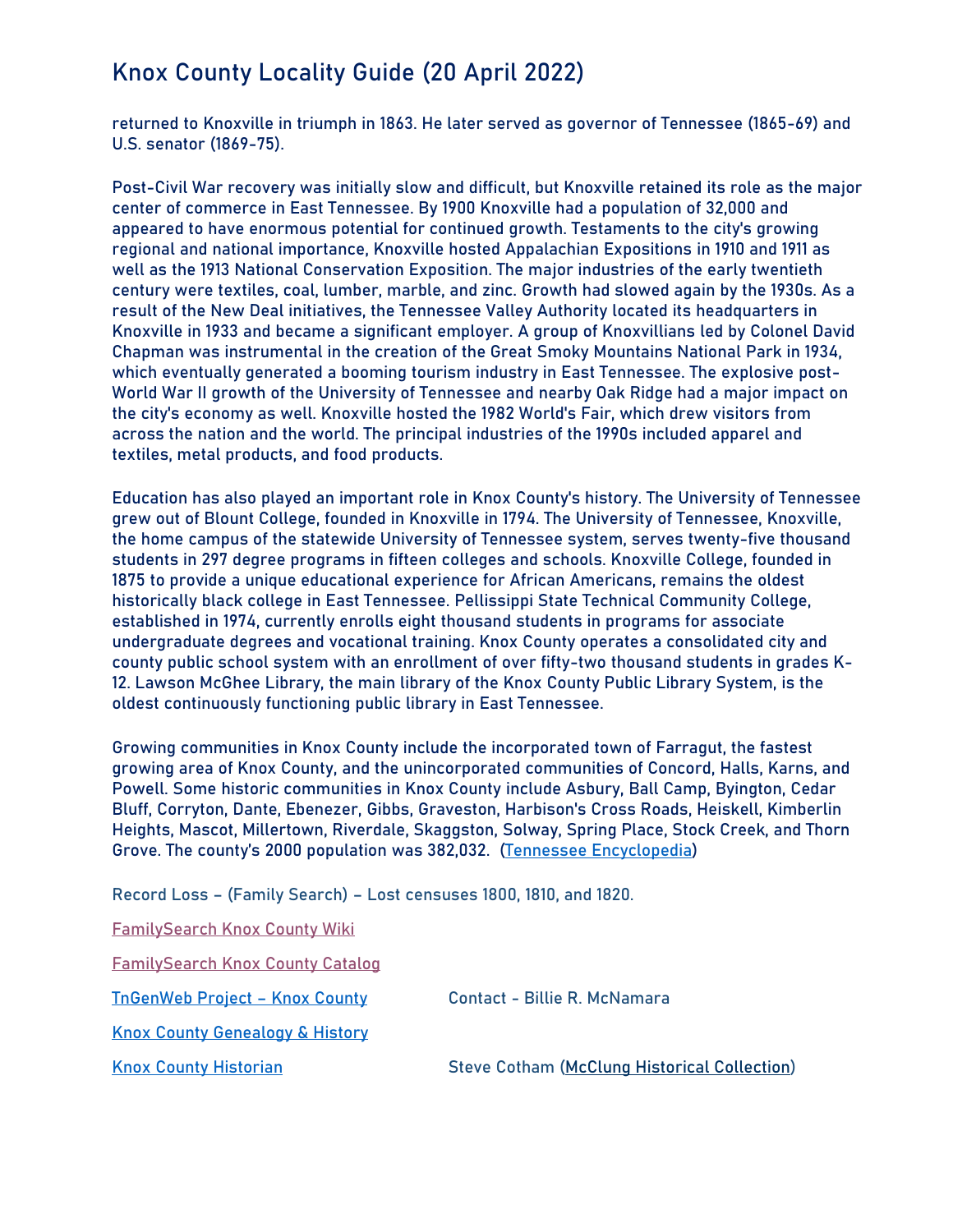### **Record Location Table**

| <b>Record Type</b>                                       | Location                                                 | <b>Record Notes</b>                                                                   |
|----------------------------------------------------------|----------------------------------------------------------|---------------------------------------------------------------------------------------|
| <b>Birth</b>                                             | <b>County Clerk Office</b>                               | <b>County Registrations began 1881</b>                                                |
|                                                          | <b>Tennessee Vital</b><br><b>Records Office</b>          | Keeps for 100 years then they<br>are sent to TSLA                                     |
|                                                          |                                                          |                                                                                       |
| <b>Marriages</b>                                         | <b>County Clerk Marriage</b><br>Lookup                   | <b>County Registrations began 1792</b>                                                |
|                                                          | <b>Tennessee Vital</b><br><b>Records Office</b>          | Keeps for 50 years then they are<br>sent to <b>TSLA</b>                               |
| <b>Divorce</b>                                           | <b>Chancery Court Clerk</b>                              |                                                                                       |
|                                                          | <b>Tennessee Vital</b><br><b>Records Office</b>          | <b>TSLA</b>                                                                           |
|                                                          |                                                          |                                                                                       |
| <b>Deaths</b>                                            |                                                          | <b>County Registrations began 1881</b>                                                |
|                                                          | <b>Tennessee Vital</b><br><b>Records Office</b>          | Keeps for 50 years then they are<br>sent to TSLA                                      |
|                                                          |                                                          |                                                                                       |
| <b>Land Deeds</b>                                        | <b>County Register of</b><br><b>Deeds</b>                | <b>County Registrations began 1791</b>                                                |
|                                                          |                                                          | <b>USGenWeb-Knox Co</b>                                                               |
|                                                          | <b>NC-Land Grants (Knox)</b><br><b>NC State Archives</b> | <b>DOC Land Grants Search Guide</b>                                                   |
| <b>List of Microfilmed Knox</b><br><b>County Records</b> | <b>TSLA</b>                                              | There is no inventory for Knox                                                        |
|                                                          |                                                          | County                                                                                |
| <b>Pension Applications</b>                              | <b>Tennessee State</b><br><b>Archives &amp; Library</b>  | <b>County Index to Tennessee</b><br><b>Confederate Pension</b><br><b>Applications</b> |
| <b>Probate Records</b>                                   | <b>Chancery Court</b>                                    | <b>County Registrations began 1789</b>                                                |
| <b>Tennessee Enumeration of</b><br><b>Male Voters</b>    | Ancestry.com (\$)                                        | <b>Tennessee Enumeration of Male</b><br><b>Voters</b>                                 |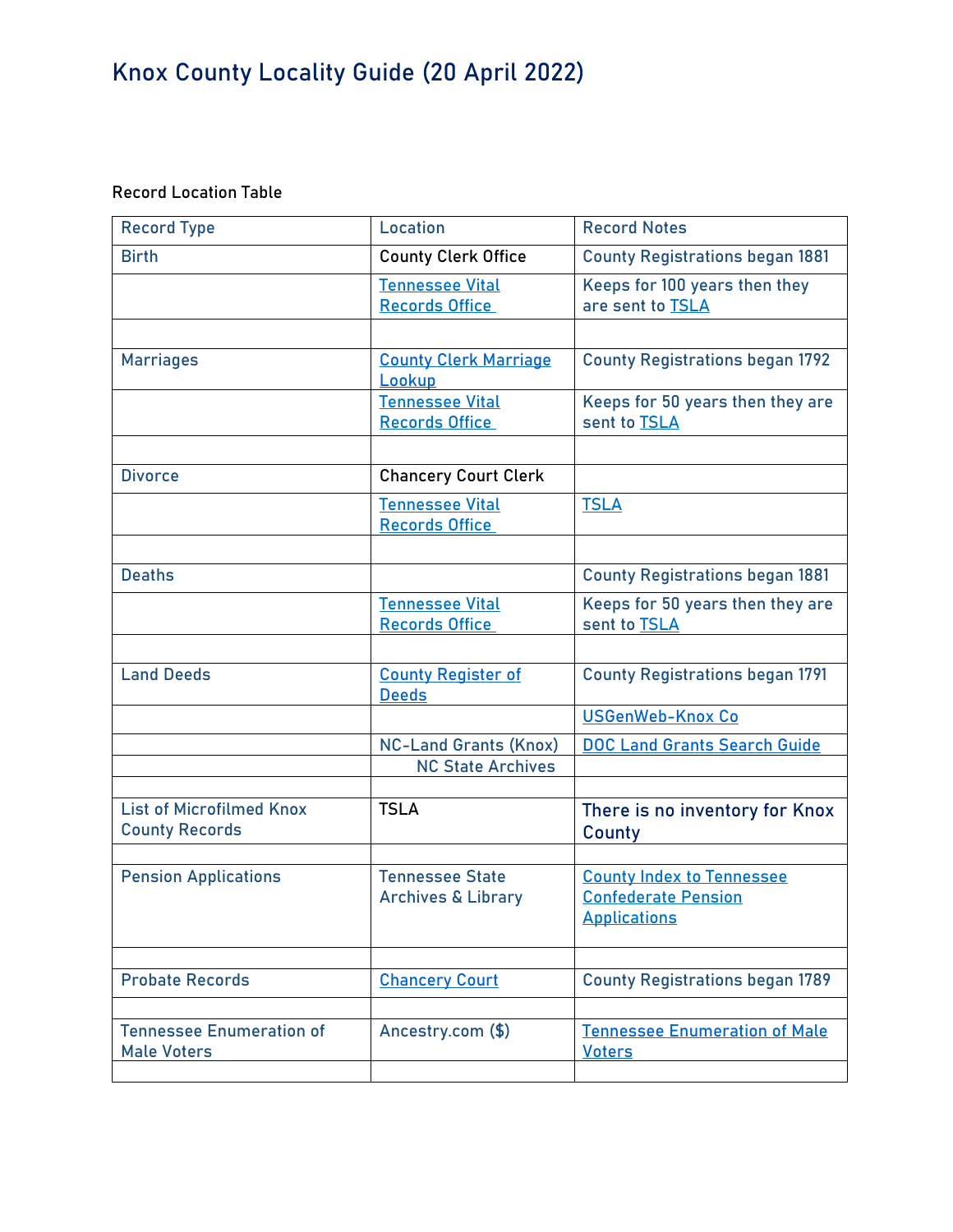| World War I Veterans | <b>Tennessee State</b><br><b>Archives &amp; Library</b> | <b>Research Collection</b> |
|----------------------|---------------------------------------------------------|----------------------------|
|                      |                                                         |                            |

### **County Repositories**

[East Tennessee Historical Society](https://www.easttnhistory.org/)

[Knox County Public Library -](https://www.knoxcountylibrary.org/explore-the-east-tennessee-history-center/genealogy) Genealogy

[Knox County Public Library](https://www.knoxcountylibrary.org/explore-the-east-tennessee-history-center/local-history) – Local History

Knox County Public Library – [McClung Historical Collection](https://www.knoxcountylibrary.org/calvin-m-mcclung-collection)

[Knox County Archives](https://www.knoxcountylibrary.org/knox-county-archives)

### **Current Area Information**

Knox [County Chamber of Commerce](https://www.knoxcountychamber.com/)

Knox [County Government](https://www.knoxcounty.org/)

### **Resources**

#### **General**

[Tennessee County Database \(TNGS\)](https://tngs.org/resources/Site/Custom_HTML_Files/TCD/County/Knox.html) – Knox County Knox [County Wiki \(Family Search\)](https://www.familysearch.org/wiki/en/Knox_County,_Tennessee_Genealogy) [Linkpendium](http://www.linkpendium.com/knox-tn-genealogy/) – Knox County [Tennessee State Library & Archives](https://sos.tn.gov/tsla/pages/genealogical-fact-sheets-about-knox-county) – Knox County Facts Sheet [TNGenWeb](https://knoxcotn.org/old_site/index.html) – Knox County [USGenWeb Archives -](http://usgwarchives.net/tn/knox/knox.html) Knox County Tennessee

#### **Newspapers**

Tennessee State Archives & Library

Check Online Catalog for Knox [Newspaper Details & Dates Held.](https://tnsla.ent.sirsi.net/client/en_US/tnslapublic/search/results?qu=Sneedville+%28Tenn.%29&qu=--&qu=Newspapers.&te=) We do not necessarily hold all published issues of the newspapers.

#### Newspaper.com

Holds 72 different newspaper titles from Knoxville, TN

#### Genealogybank.com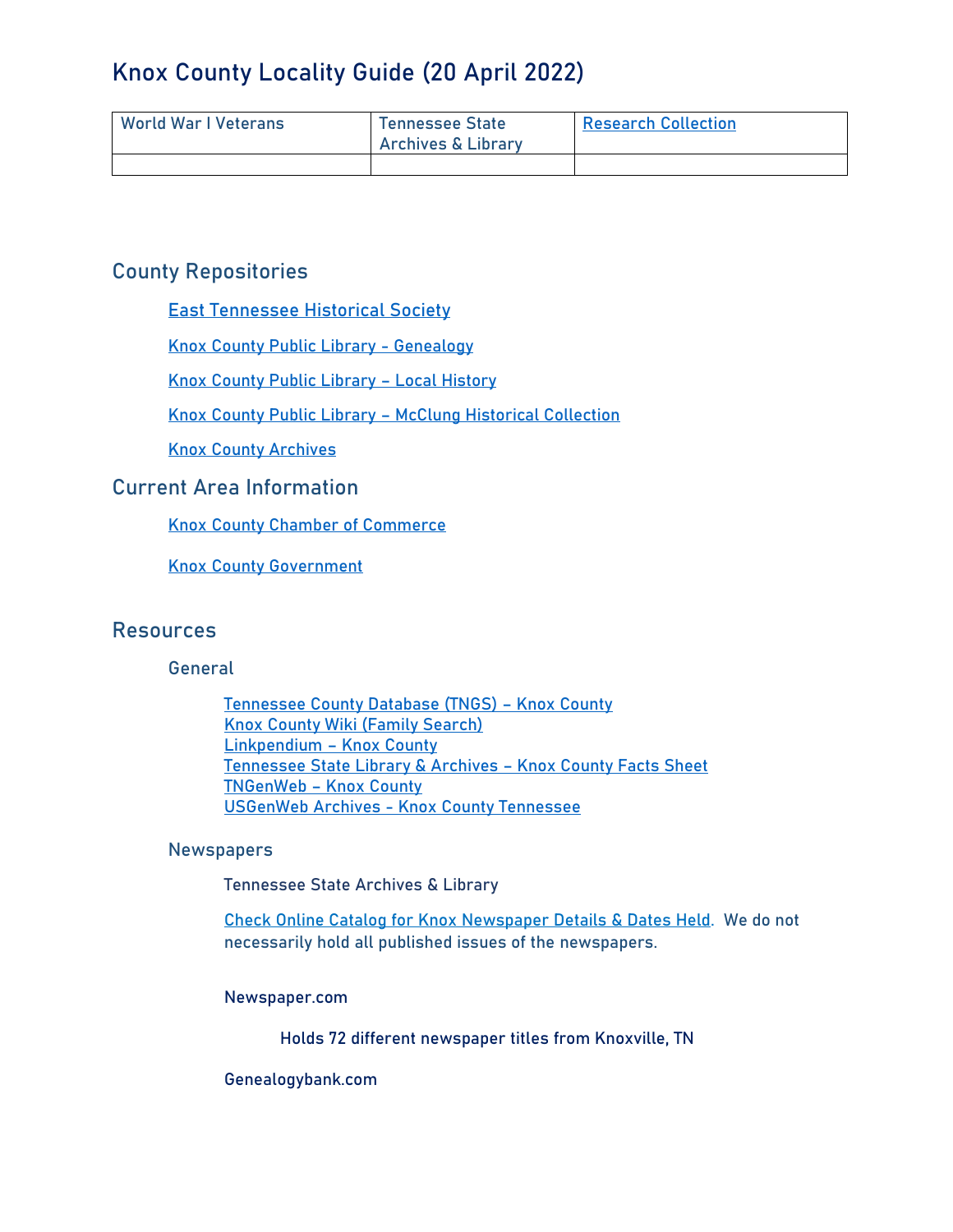Holds 25 different newspaper titles from Knoxville, TN

### **Selected Published County Histories**

Tennessee State Archives & Library

| Community Hstorical Sketches in Knox County, Tennessee: Corryton, Harbison's<br><b>Cross Roads, Smithwood</b>                                                                                                                            | (Hcks, 1958)                                                             |
|------------------------------------------------------------------------------------------------------------------------------------------------------------------------------------------------------------------------------------------|--------------------------------------------------------------------------|
| Concord UAC The Hstory of a Church and its Environment 1865-1985                                                                                                                                                                         | (Cottrell, 1985) [partial<br>name index <sup>1</sup>                     |
| Divided Loyalties: Fort Sanders and the Ovil War in East Tennessee                                                                                                                                                                       | (Seymour, 2002) [name<br><b>index</b>                                    |
| Encyclopedia: Experiences of Black People in Knoxville, Tennessee, 1844-1974                                                                                                                                                             | $(2017)$ [name index]                                                    |
| Facsimile Edition of the Half-Century of Knoxville: The First Published Account<br>of the Founding of Knoxville                                                                                                                          | (Humes 1990) [partial<br>name index                                      |
| French Broad-Holston Country: A History of Knox County, Tennessee                                                                                                                                                                        | (East Tennessee Hstorical<br>Society, 1946) [name<br>index <sup>1*</sup> |
| Gay Street: Stories of Knoxville, Tennessee                                                                                                                                                                                              | (Mauro, 2000)*                                                           |
| Goodspeed's Hstory of Hamilton, Knox, and Shelby Counties of Tennessee                                                                                                                                                                   | (Goodspeed, 1974)                                                        |
| Heart of the Valley: A Hstory of Knoxville, Tennessee                                                                                                                                                                                    | (Deaderick, 1976) [name<br><i>index]</i>                                 |
| Hstory of Blacks in Knoxville, Tennessee: The First One Hundred Years, 1791-1891                                                                                                                                                         | (Booker, 1990)                                                           |
| Hstory of Fountain City. With Sections on Smithwood and Inskip                                                                                                                                                                           | (Hcks, 2000)                                                             |
| Hstory of Lebanon Presbyterian Church, 1791: "In the Fork," Five Miles East of<br><b>Knoxville, Tenn</b>                                                                                                                                 | (Ramsey, 1973)                                                           |
| Hstory of Tennessee from the Earliest Time to the Present: Together with a<br>Hstorical and a Bographical Sketch of the County of Knox and the City of<br>Knoxville                                                                      | (1982)                                                                   |
| John Adair Section of Knox County, Tennessee                                                                                                                                                                                             | (Hcks, 1968)                                                             |
| Knox County, Tennessee: A Hstory in Pictures                                                                                                                                                                                             | (Creekmore, 1988)                                                        |
| Knox-stalgia                                                                                                                                                                                                                             | (Allen, 1999)*                                                           |
| Knox-stalgia: A Preliminary Encyclopedia of Communities, Schools, Hotels,<br><b>Entertainment Venues, Hstorical Buildings, Organizations, Sites and Some</b><br>Hstorical Events in Knoxville, Tennessee From the Earliest Times to 1950 | (Allen, 2011)                                                            |
| Knoxville                                                                                                                                                                                                                                | (Hoper, 2003)*                                                           |
| Knoxville City Directory [1859/60, 1876/77, 1885, 1887, 1891/92, 1895, 1897, 1900,<br>1902-1903, 1905, 1908-1911, 1916, 1919, 1924, 1926-1962, 1964-1965, 1967-1977,<br>1979-2008, 2016-2020]                                            |                                                                          |
| Knoxville in the Ovil War                                                                                                                                                                                                                | (Markel, 2013)                                                           |
| <b>Knoxville!</b>                                                                                                                                                                                                                        | (Creekmore, 1991) [name<br><b>index</b>                                  |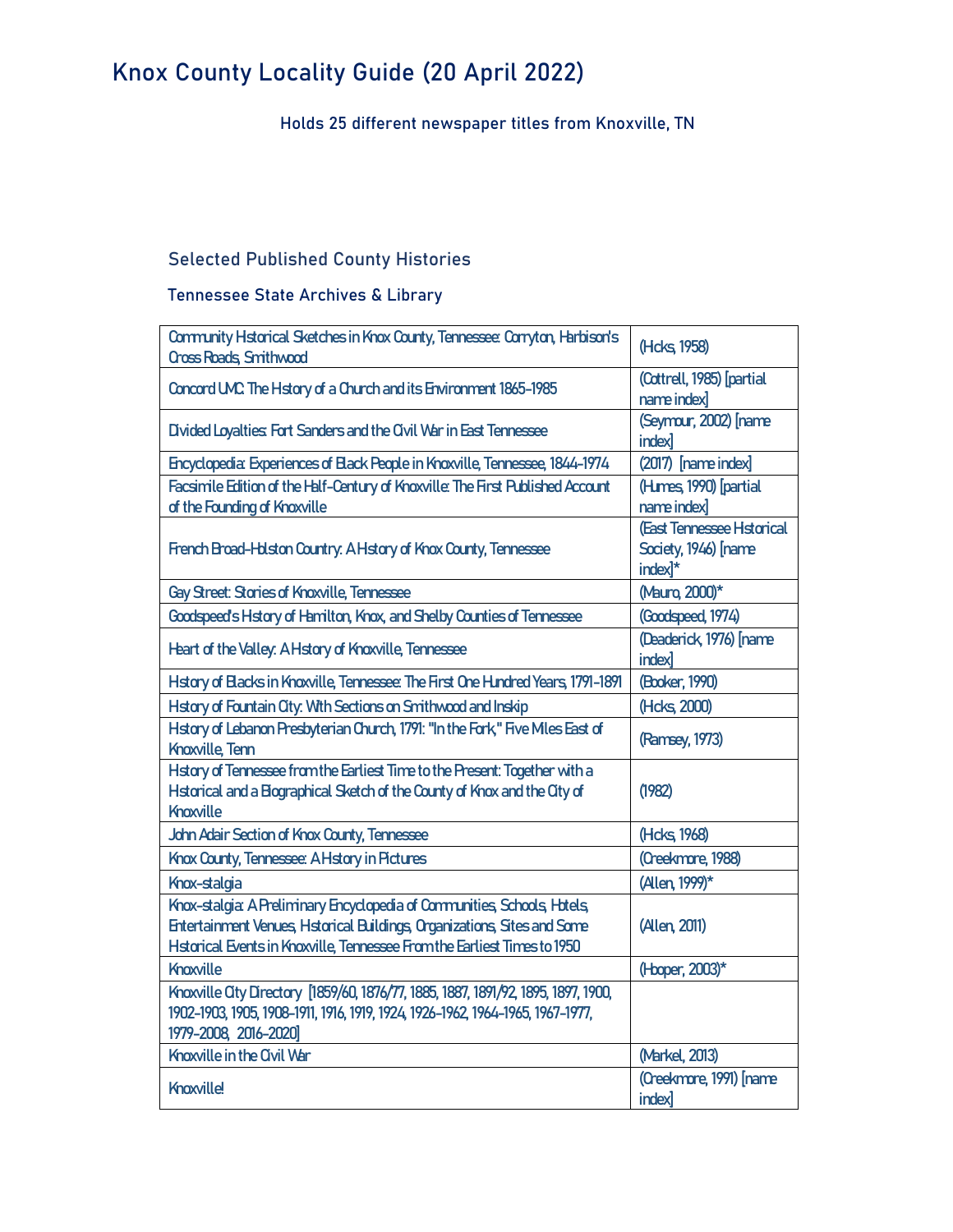| Knoxville, Crossroads of the New South                                                                                       | (MacArthur, 1892)                           |
|------------------------------------------------------------------------------------------------------------------------------|---------------------------------------------|
| Knoxville, Tennessee in the Gay Nneties                                                                                      | (Allen, 2011)                               |
| Knoxville, Tennessee: Summer 1915 - Spring 1916, Home of James Rufus Agee<br>[and More Than Thirty-Six Thousand Other Souls] | (Allen, 2008)                               |
| Knoxville's African-American Community, 1860-1920                                                                            | (Janes, 1989)                               |
| <b>South Knoxville</b>                                                                                                       | (Mahurin, 2012)                             |
| They Trusted and Were Delivered: The French-Swiss of Knoxville, Tennessee [2<br>vols]                                        | (Babelay, 1988)                             |
| Two Centuries of Knox County, Tennessee: A Celebration in Photographs                                                        | (Knox County Public<br>Library System 1992) |

#### **Selected Manuscripts Material**

#### Tennessee State Archives & Library

| <b>Manuscript Title</b>                                                                   | Microfilm #     |
|-------------------------------------------------------------------------------------------|-----------------|
| Anderson County Records, 1800-1974                                                        | #506, 1 reel    |
| <b>Calvin Morgan Family Papers, 1820-1931</b>                                             |                 |
| <b>Confederate Veterans Association of Upper East Tennessee</b><br>Records, 1861-ca. 1895 | #167, 1 reel    |
| Diana Roberts Thompson Genealogical Collection, 1750-1970                                 | #1393, 1 reel   |
| <b>Grace Armstrong Coile Collection of Robert Armstrong Papers,</b><br>1790-1930          | #1584, 15 reels |
| Hubbs - Frost and Allied Families Papers, ca. 1500-1973                                   | #333, 1 reel    |
| Ida Hamilton Thompson Dickinson Genealogical Collection, ca. 1660-<br>1945                | #1155, 1 reel   |
| John Overton Lea Papers, 1867-1911                                                        |                 |
| Mt. Hebron Primitive Baptist Church Records. Knoxville, 1824-1942                         | #450, 1 reel    |
| <b>Mount Olive Baptist Church Records. Knox County, 1837-1967</b>                         | #581, 1 reel    |
| Rhea Family Papers, 1769-1859                                                             | #792, 1 reel    |
| <b>Walker Family Papers, 1863-1885</b>                                                    |                 |
| William A. J. Moore Papers, 1893-1898                                                     |                 |

#### **Maps**

[TDOT Map of Knox](https://www.tn.gov/content/dam/tn/tdot/maps/county-maps-(us-shields)/h-m/Knox%20County.pdf) County Knox County – 1790-1807 [\(Haston](http://www.danielhaston.com/places/knox-co/knox-co-map.htm) Family) Knox County – 1832 (TEVA) Knox [County -](https://www.mygenealogyhound.com/maps/tennessee-maps/tn-knox-county-tennessee-1888-map.html) 1888 [Knox County](https://www.loc.gov/item/2004629227/) – 1895 [LOC] Knox County – [Sanborn Maps](https://www.loc.gov/collections/sanborn-maps/?fa=location:tennessee%7Clocation:knox+county) [Knox County](https://www.kgis.org/portal/Portals/0/Docs/Maps/ReadyMade/KnoxBaseMap.pdf) – 2017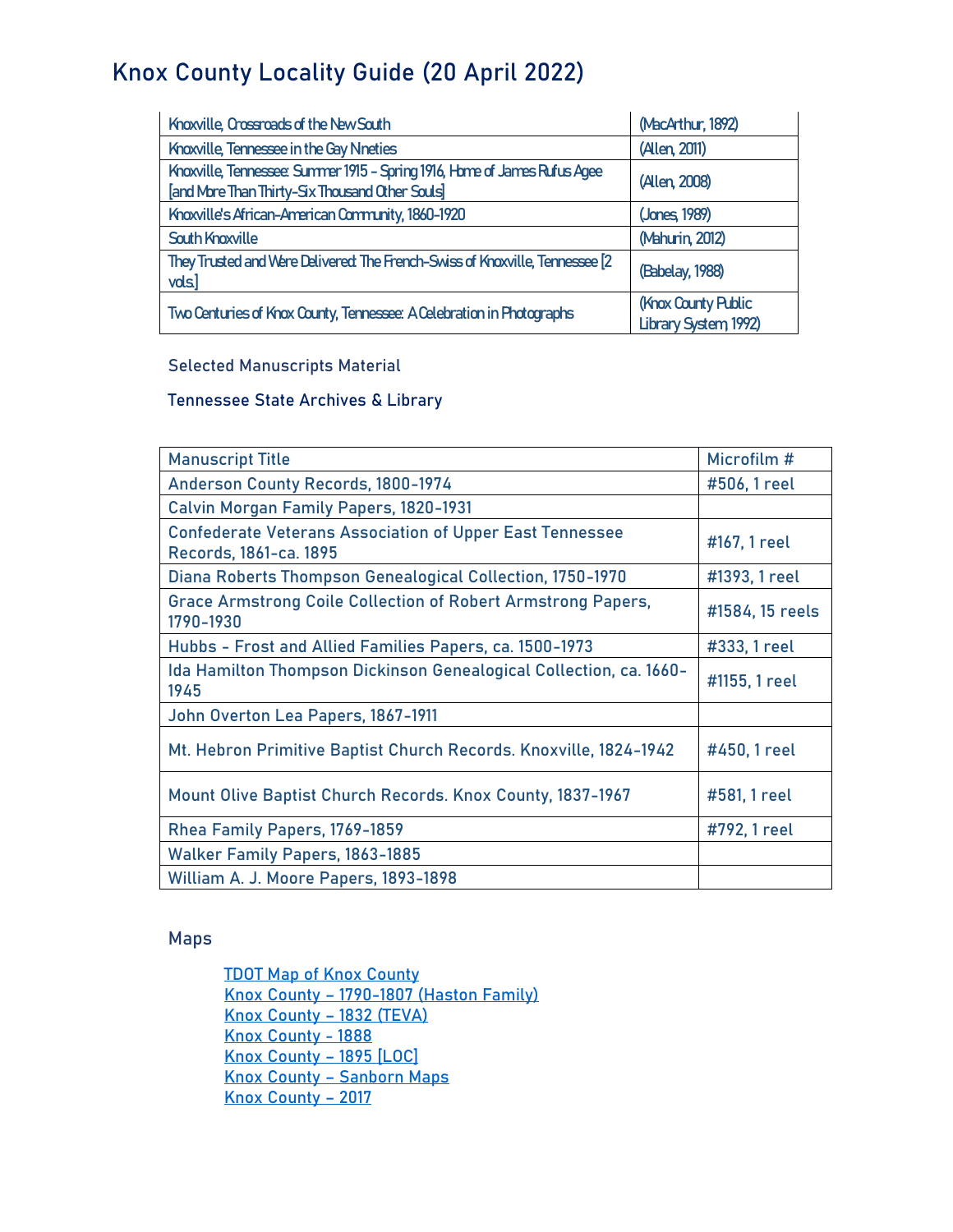[Knox County Register of Deeds Historical Tax Maps](https://www.knoxcounty.org/register/maps.php)

**Cemeteries**

Knox [County Cemeteries](https://www.findagrave.com/cemetery/search?cemetery-name=&cemetery-loc=Hancock+County%2C+Tennessee%2C+United+States+of+America&only-with-cemeteries=cemOnly&locationId=county_2458) – Find-a Grave Knox [County Cemeteries -](http://usgwarchives.net/tn/knox/knxcems.html) USGenWeb Knox [County Cemeteries](http://genealogytrails.com/tenn/hancock/cemetery.html) – Genealogy Trails

### **Bibliography**

[The Land Laws of Tennessee \(Whitney, 1891\)](https://www.google.com/books/edition/The_Land_Laws_of_Tennessee/I7kZAAAAYAAJ?hl=en&gbpv=0) Google Book[s](https://www.google.com/books/edition/The_Land_Laws_of_Tennessee/I7kZAAAAYAAJ?hl=en&gbpv=0) [Standard History of Knoxville, Tennessee \(Rule, 1900\) \(Google Books\)](https://www.google.com/books/edition/Standard_History_of_Knoxville_Tennessee/xpsaAAAAYAAJ?hl=en&gbpv=0) [East Tennessee and the Civil War \(Temple, 1899\) Google Books](https://www.google.com/books/edition/East_Tennessee_and_the_Civil_War/g8xYAAAAMAAJ?hl=en&gbpv=0)

| <b>Library Titles</b>                                                                                                                                                                                                                                                                                                                                                                                            | Author / Date                                                                                            | <b>TSLA</b> | <b>GRH&amp;GC</b> | <b>MPL</b> |
|------------------------------------------------------------------------------------------------------------------------------------------------------------------------------------------------------------------------------------------------------------------------------------------------------------------------------------------------------------------------------------------------------------------|----------------------------------------------------------------------------------------------------------|-------------|-------------------|------------|
|                                                                                                                                                                                                                                                                                                                                                                                                                  |                                                                                                          |             |                   |            |
| 1880 Census, Knox County, Tennessee                                                                                                                                                                                                                                                                                                                                                                              | (Sistler,<br>1996) [alphabetical by<br>head of household]*                                               | Y           |                   |            |
| Asleep in Jesus: A Record of the Church Cemeteries<br>of Knox County, Tennessee [vol. 1 Northeast Knox<br>County; vol. 2 Southeast Knox County; vol. 3<br>Southwest Knox County; vol. 4 Northwest Knox<br>County]                                                                                                                                                                                                | (McGinnis, 2001-<br>) [surname index]*                                                                   | Ÿ           |                   |            |
| At Rest: A Record of the Interments at Asbury<br><b>Cemetery, Knox County, Tennessee</b>                                                                                                                                                                                                                                                                                                                         | (McGinnis, 2002)*                                                                                        | Y           |                   |            |
| Beaver Creek Church Records, 1833-1879                                                                                                                                                                                                                                                                                                                                                                           | (WPA, 19??)*                                                                                             | Y           |                   |            |
| Bench and bar of Knox County, Tennessee, brief<br>sketches of the bench and bar of Knox County of other<br>days, including an autobiographical sketch of the<br>author / by John W. Green of the Knoxville Bar.                                                                                                                                                                                                  | Green, John Webb,<br>$1859 -$                                                                            |             |                   | Y          |
| Church record, July, 1839-September, 1856. Copied<br>from the original by Mrs. James G. Johnson. Typed by<br>Mrs. Chas. F. Wayland, Sr.                                                                                                                                                                                                                                                                          | <b>Primitive Baptist</b><br><b>Church of Jesus</b><br>Christ, Stock Creek,<br><b>Knox County (Tenn.)</b> |             |                   | Y          |
| County Court Minute Book, 1792-1872 [vol. 6 1806-08;<br>vol. 7 1809-12; vol. 8 1813-16; vol. 9 1817-18; vol. 10 1819-<br>20; vol. 11 1820-22; vol. 12 1822-24; vol. 13 1824-26; vol.<br>14 1826-30; vol. 15 1831-35; vol. 17 1840-46; vol. 18 1846-<br>50; vol. 19 1850-54; vol. 20 1854-57; vol. 21 1857-59 (in<br>2 pts.); vol. 22 1860-64 (in 2 pts.); vol. 23 1864-66; vol.<br>25 1869-72]; (WPA, 1940-1942) |                                                                                                          | Y           |                   |            |
| Enumeration of Male Inhabitants, 1891 Anderson,<br>Blount, Knox, Sevier Counties, Tenn.                                                                                                                                                                                                                                                                                                                          | (Reed, 1989)                                                                                             | Ÿ           |                   |            |
| Estate Book, 1812-1830 [vol. 2 1812-1819; vol. 3 1818-<br>1824; vol. 4 1824-1830]                                                                                                                                                                                                                                                                                                                                | (WPA, 1938) [name<br>indexes]                                                                            | Y           |                   |            |
| Family of Edward Eppes of Knox County, Tennessee,<br>compiled by Mary Lou (Shoemaker) Johnson [and]<br>Mae L. Treadwell.                                                                                                                                                                                                                                                                                         | Johnson, Mary Lou<br>Shoemaker, 1884-                                                                    |             |                   | Y          |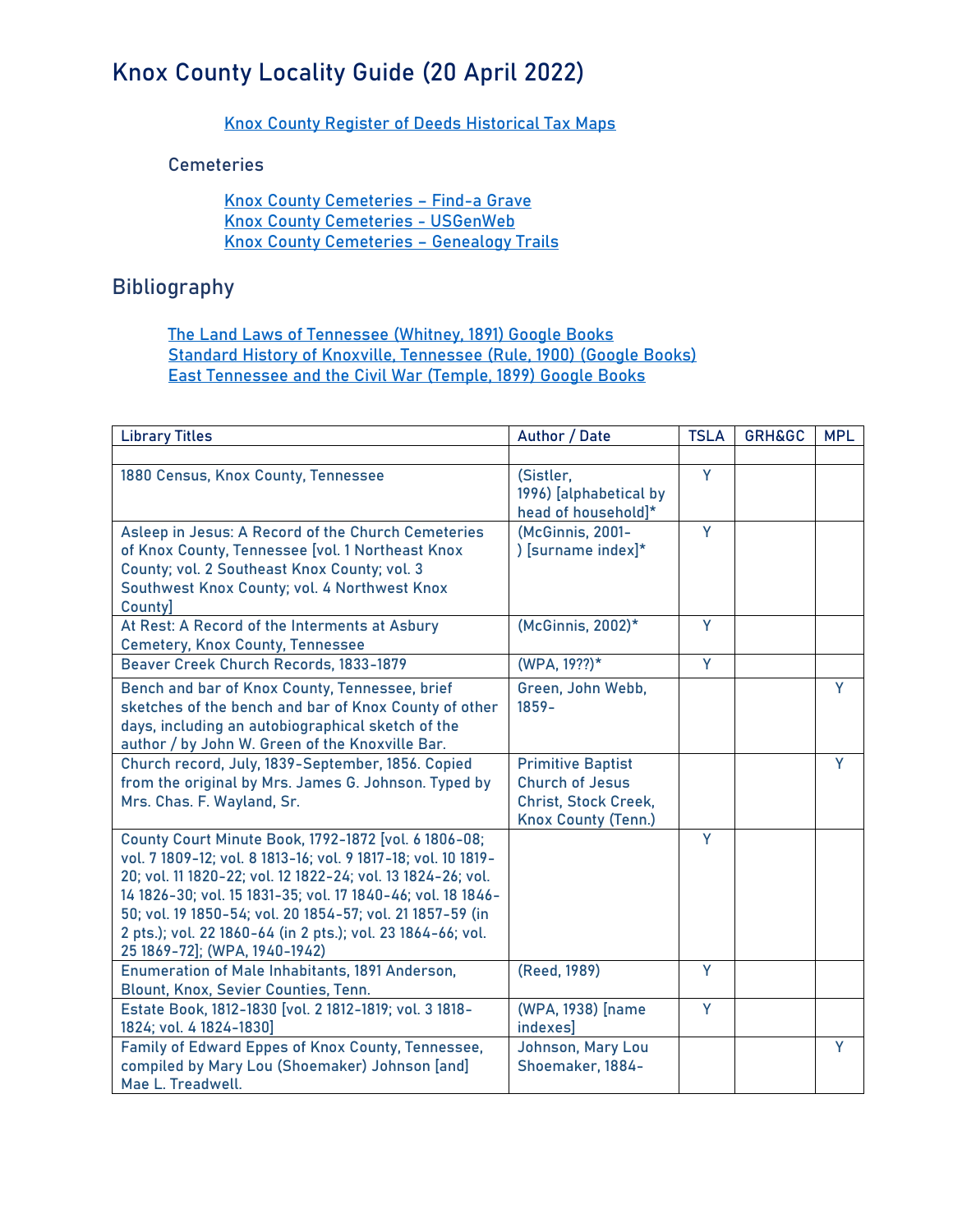| Fifth survey district of Tennessee, 1816-1823: grants<br>1601-2548.                                                                                                                                                                                                                                                       | Pederson, Diane E,<br>1989                                   |   | Y |   |
|---------------------------------------------------------------------------------------------------------------------------------------------------------------------------------------------------------------------------------------------------------------------------------------------------------------------------|--------------------------------------------------------------|---|---|---|
| Fort Loudon Reservoir cemeteries / James L. Douthat.                                                                                                                                                                                                                                                                      | Douthat, James L.                                            |   |   | Y |
| <b>Fort Loudoun Reservoir Cemeteries</b>                                                                                                                                                                                                                                                                                  | (Douthat, 1988)                                              | Ÿ |   |   |
| Fourth Survey Distr[i]ct of Tennessee, 1808-1810: John<br>McClellan-Surveyor Anderson, Bledsoe, Campbell,<br>Knox, Overton, Rhea, Roane Counties, TN                                                                                                                                                                      | (Douthat,<br>1988) [surname index]                           | Y |   |   |
| Fourth survey district of Tennessee, 1808-1810, John<br>McClellan, surveyor: Anderson, Bledsoe, Campbell,<br>Knox, Overton, Rhea, Roane Counties,<br>Tennessee. Signal Mountain, Tennessee: Mountain<br><b>Press</b>                                                                                                      | Douthat, James L,<br>1988.                                   |   | Y |   |
| Genealogical abstracts of the Cumberland<br>Presbyterian Church: 1836 and beyond / Sherida K.<br>Eddlemon.                                                                                                                                                                                                                | Eddlemon, Sherida K.                                         |   |   | Y |
| Genealogy newspaper columns of Robert E. Turman:<br>early family histories from Gibson, Harrison, Knox,<br>Montgomery, Perry, Pike, Posey, Sullivan, Washington,<br>Vanderburgh and surrounding counties in Indiana, and<br>including Illinois, Kentucky, and Tennessee and paths<br>of migration to these general areas. | Turman, Robert E,<br>1981                                    |   | Y |   |
| Gone But Not Forgotten: A Record of the Family<br>Cemeteries of  Knox County, Tennessee [vol. 1 North<br>Knox County; vol. 2 East Knox County; vol. 3 South<br>Knox County; vol. 4 Northwest Knox County]                                                                                                                 | (McGinnis, 2000-<br>2005) [surname<br>indexes]*              | Ÿ |   |   |
| Goodspeed's history of Hamilton, Knox and Shelby<br><b>Counties of Tennessee. Nashville, Tennessee: Charles</b><br>and Randy Elder Booksellers                                                                                                                                                                            | Goodspeed<br><b>Publishing Company,</b><br>1974.             |   | Y |   |
| Goodspeed's history of Hamilton, Knox, and Shelby<br><b>Counties of Tennessee.</b>                                                                                                                                                                                                                                        | Goodspeed<br><b>Publishing Company,</b><br>1974.             |   | Y |   |
| <b>Graves of New Gray Cemetery</b>                                                                                                                                                                                                                                                                                        | (McGinnis,<br>2002) [surname<br>$index]$ <sup>*</sup>        | Ÿ |   |   |
| <b>Graves of Old Gray Cemetery</b>                                                                                                                                                                                                                                                                                        | (McGinnis,<br>2000) [surname<br>index]*                      | Ÿ |   |   |
| Graveston, Knox County, Tennessee: history and brief<br>genealogies / by Willie A. Rodgers.                                                                                                                                                                                                                               | Rodgers, Willie A.                                           |   |   | Y |
| Heart of the valley: a history of Knoxville, Tennessee.                                                                                                                                                                                                                                                                   | <b>East Tennessee</b><br><b>Historical Society,</b><br>1976. |   | Y |   |
| Historic Knoxville and Knox County: City Center,<br>Neighborhoods, and Parks: A Walking and Touring<br>Guide                                                                                                                                                                                                              | (Manning & Jamieson,<br>1990)                                | Y |   |   |
| Historic treasure spots of Knox County, Tennessee.                                                                                                                                                                                                                                                                        | Hicks, Nannie Lee.                                           |   |   | Y |
| Historical map of Knox county, Tennessee 1748-1971<br>[map] / by Louis T. Ketron.                                                                                                                                                                                                                                         | Ketron, Louis T.                                             |   |   | Y |
| Historical records of East Tennessee / by Lucy Kate<br>McGhee. Jefferson County, Dandridge ed. (adjoins<br>Knox County, Knoxville, Tenn.)                                                                                                                                                                                 | McGhee, Lucy Kate.                                           |   |   | Y |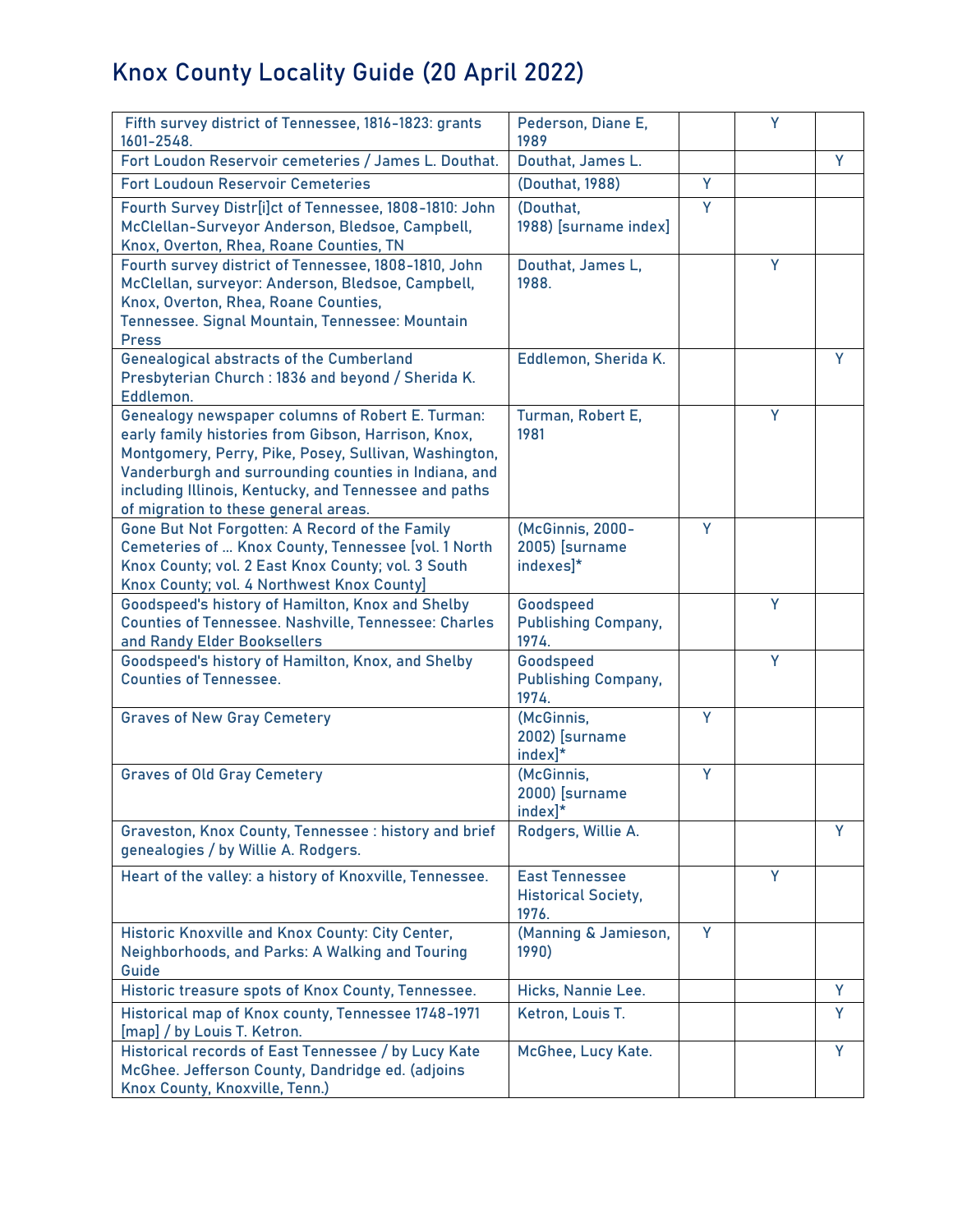| History of Tennessee from the earliest time to the<br>present; together with a historical and biographical<br>sketch of the county of Knox and the city of Knoxville,<br>besides a valuable fund of notes original observations,<br>reminiscences, etc., etc., | Goodspeed, Firm,<br>Publishers, Chicago.                                              |   |   | Υ |
|----------------------------------------------------------------------------------------------------------------------------------------------------------------------------------------------------------------------------------------------------------------|---------------------------------------------------------------------------------------|---|---|---|
| History of Tennessee: containing historical and<br>biographical sketches of thirty east Tennessee<br>counties.                                                                                                                                                 | Goodspeed<br><b>Publishing Company,</b><br>1974.                                      |   | Y |   |
| In Everlasting Remembrance: The Cemeteries of the<br>Old 1st and 2nd Districts of Knox County, Tennessee                                                                                                                                                       | (McGinnis,<br>2003) [surname<br>$index$ <sup>*</sup>                                  | Y |   |   |
| Indexes, First circuit court minute book, volume 1:<br>Knox County Tennessee, February 1810 - August 1817;<br>Union City, Tennessee, court minutes, October 1849 -<br>May 1856 / compiled by Knoxville Chapter, Union City<br>Chapter.                         | Daughters of the<br><b>American Colonists.</b><br><b>Knoxville Chapter</b><br>(Tenn.) |   |   | Y |
| Indexes, First Circuit Court Minute Book, Volume 1:<br>Knox County Tennessee, February 1810-August 1817:<br>Obion County, Tennessee, Court [also minutes, Oct.<br>1849 - May 1856]                                                                             | (Daughters of the<br><b>American Colonists,</b><br>1988) [name indexes]*              | Y |   |   |
| Knox County in the World War, 1917, 1918, 1919                                                                                                                                                                                                                 | $(1919)^*$                                                                            | Y |   |   |
| Knox County, Tennessee : a history in pictures /<br><b>Betsey Beeler Creekmore.</b>                                                                                                                                                                            | <b>Creekmore, Betsey</b><br>Beeler.                                                   |   |   | Y |
| Knox County, Tennessee Estate Book [vol. 11792-1811]                                                                                                                                                                                                           | 199?) [name index]                                                                    | Y |   |   |
| Knox County, Tennessee estate book 3, 1818-1824.                                                                                                                                                                                                               | <b>WPA</b>                                                                            |   | Y |   |
| Knox County, Tennessee estate book.                                                                                                                                                                                                                            | <b>WPA</b>                                                                            |   | Y |   |
| Knox County, Tennessee estate book.                                                                                                                                                                                                                            | <b>United States. Works</b><br><b>Progress</b><br>Administration.                     |   |   | Y |
| Knox County, Tennessee marriage records, 1792-1900,<br>Compiled from original marriage licenses and bonds,<br>marriage register, W.P.A. compilation and newspaper<br>accounts by Roscoe Carlisle d'Armand and Virginia<br>Carlisle d'Armand.                   | <b>D'Armand, Roscoe</b><br>Carlisle.                                                  |   |   | Y |
| Knox County, Tennessee marriage records, 1792-1900.                                                                                                                                                                                                            | d'Armand, Roscoe<br>Carlisle, 1970.                                                   |   | Y |   |
| Knox County, Tennessee, 1836 Tennessee Civil<br><b>Districts and Tax Lists</b>                                                                                                                                                                                 | (Douthat, 1993) [name<br>$index]$ *                                                   | Y |   |   |
| Knox County, Tennessee, A List of Taxable Property,<br>1844-1845                                                                                                                                                                                               | (WPA, 1942)                                                                           | Y |   |   |
| Knox County, Tennessee, Circuit Court Minutes, no. 3-<br>A, 1810-1817                                                                                                                                                                                          | (WPA, 1940) [name<br>index]                                                           | Y |   |   |
| Knox County, Tennessee, Court Minute Book "0", 1792-<br>95                                                                                                                                                                                                     | (WPA, 1940) [name<br>index]                                                           | Y |   |   |
| Knox County, Tennessee, Court Minutes, vol. 2, 1799-<br>1800                                                                                                                                                                                                   | (WPA, 19??) [name<br>index]                                                           | Y |   |   |
| Knox County, Tennessee, Court Minutes, vol. 3, 1800-<br>1802                                                                                                                                                                                                   | (WPA, 19??) [name<br>index]                                                           | Y |   |   |
| Knox County, Tennessee, court records [microform]                                                                                                                                                                                                              |                                                                                       |   |   | Y |
| Knox County, Tennessee, Hamilton District, Superior<br>Court of Law and Equity, Minute Book no. 1, 1793-1808                                                                                                                                                   | (WPA, 1938) [name<br>index]                                                           | Y |   |   |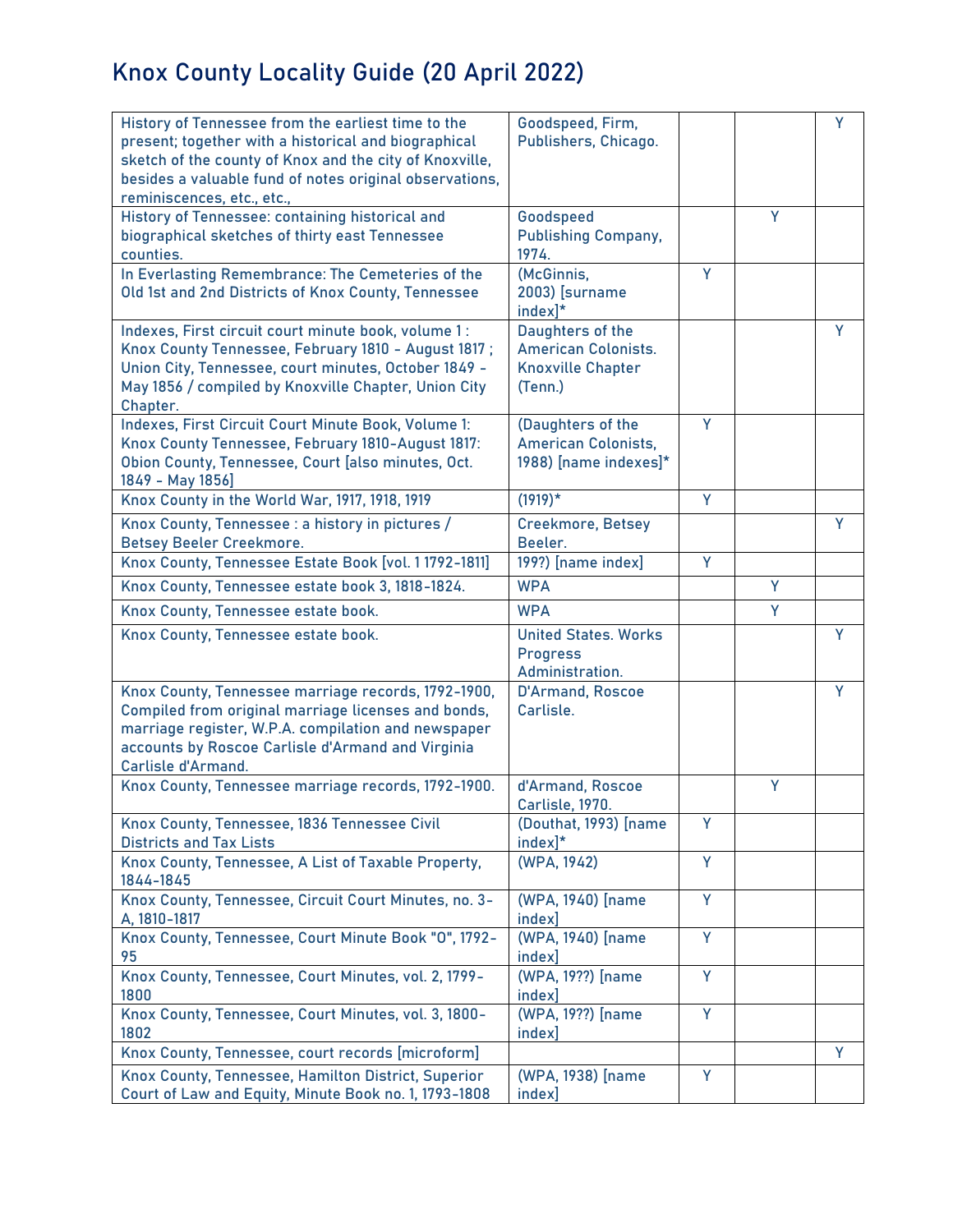| Knox County, Tennessee, Marriage Records, 1792-1900                                                                                                                            | (D'Armand,<br>1970) [alphabetical]*                         | Y |   |   |
|--------------------------------------------------------------------------------------------------------------------------------------------------------------------------------|-------------------------------------------------------------|---|---|---|
| Knox County, Tennessee, miscellaneous records<br>[microform]                                                                                                                   |                                                             |   |   | Y |
| Knox County, Tennessee, Oyer and Terminer Court,<br>Hamilton District, Superior, 1793-1798                                                                                     | (WPA, 1942) [name<br>index]                                 | Y |   |   |
| Knox County, Tennessee, Superior Court Minute Book,<br>vol. C, 1798-1803                                                                                                       | (WPA, 1940) [name<br>index]                                 | Y |   |   |
| Knox County, Tennessee, Superior Court Minutes, no.<br>3, 1793 - 1809                                                                                                          | (WPA, 1939) [name<br><i>index]</i>                          | Ÿ |   |   |
| Knox County, Tennessee, Tombstone Records                                                                                                                                      | (WPA, 1938) [name<br>index]                                 | Y |   |   |
| Knox County, Tennessee, wills [microform]                                                                                                                                      |                                                             |   |   | Y |
| Knox County, Tennessee: 1836 Tennessee civil districts<br>and tax lists.                                                                                                       | Douthat, James L,<br>1993                                   |   | Y |   |
| Knoxville. Knoxville, TN:                                                                                                                                                      | <b>Creekmore, Betsey</b><br><b>Beeler, 1976</b>             |   | Y |   |
| Knoxville's First Graveyard: Tombstone Inscriptions in<br>the First Presbyterian Church Cemetery, 1800-1879                                                                    | (East Tennessee<br><b>Historical Society,</b><br>$19?$ ?    | Y |   |   |
| Knoxville's first graveyard: tombstone inscriptions in<br>the First Presbyterian Church Cemetery, 1800-1879.                                                                   | <b>East Tennessee</b><br><b>Historical Society,</b><br>1965 |   | Y |   |
| Land deed genealogy of Anderson County, Tennessee,<br>1801-1831.                                                                                                               | Lucas, Silas Emmett,<br>Jr, 1999                            |   | Ÿ |   |
| Market Square: a history of the most democratic place<br>on earth.                                                                                                             | Neely, Jack, 2011                                           |   | Y |   |
| Marriage License Record Book, 1838-1864 [vol. 11838-<br>1850; vol. 2 1850-1864]                                                                                                | (WPA, 1937-<br>1938) [name index]                           | Ÿ |   |   |
| Medical Men and Institutions of Knox County,<br><b>Tennessee, 1789-1957</b>                                                                                                    | (Platt & Ogden, 1969)                                       | Ÿ |   |   |
| Meet Me at the Campground: A Record of the<br><b>Interments of Bells Campground Cemetery</b>                                                                                   | (McGinnis,<br>2001) [surname<br>$index]$ <sup>*</sup>       | Ÿ |   |   |
| Minutes of the Circuit Court of Knox County, 1799-1851                                                                                                                         | (WPA, 1942)                                                 | Ÿ |   |   |
| Minutes of the County court of Knox county<br>Prepared by the Tennessee Historical records survey,<br>Division of community service programs, Work<br>projects administration. | Knox County (Tenn.).<br><b>County Court.</b>                |   |   | Y |
| Minutes of the County Court of Knox County, Book no.<br>"0", 1792-95                                                                                                           | (WPA, 1941)                                                 | Y |   |   |
| Minutes of the county court of Knox County, book no.<br>"0", 1792-95.                                                                                                          | <b>WPA, 1976</b>                                            |   | Y |   |
| Minutes of the County Court of Knox County, Book no.<br>16, 1835-1840                                                                                                          | (WPA, 1941) [name<br>index]                                 | Ÿ |   |   |
| Minutes of the county court of Knox County.                                                                                                                                    | <b>WPA, 1941</b>                                            |   | Y |   |
| Minutes of the county court of Knox County.                                                                                                                                    | <b>WPA, 1941</b>                                            |   | Y |   |
| Pleasant Forest Presbyterian Church Minute Book,<br>1833-1891                                                                                                                  | (WPA, 1938) [name<br>index]                                 | Y |   |   |
| Record Book no. 1, 1795-1799 [Pleas & Quarter<br>Sessions] [2 vols.]                                                                                                           | (WPA, 19??) [name<br>index]                                 | Y |   |   |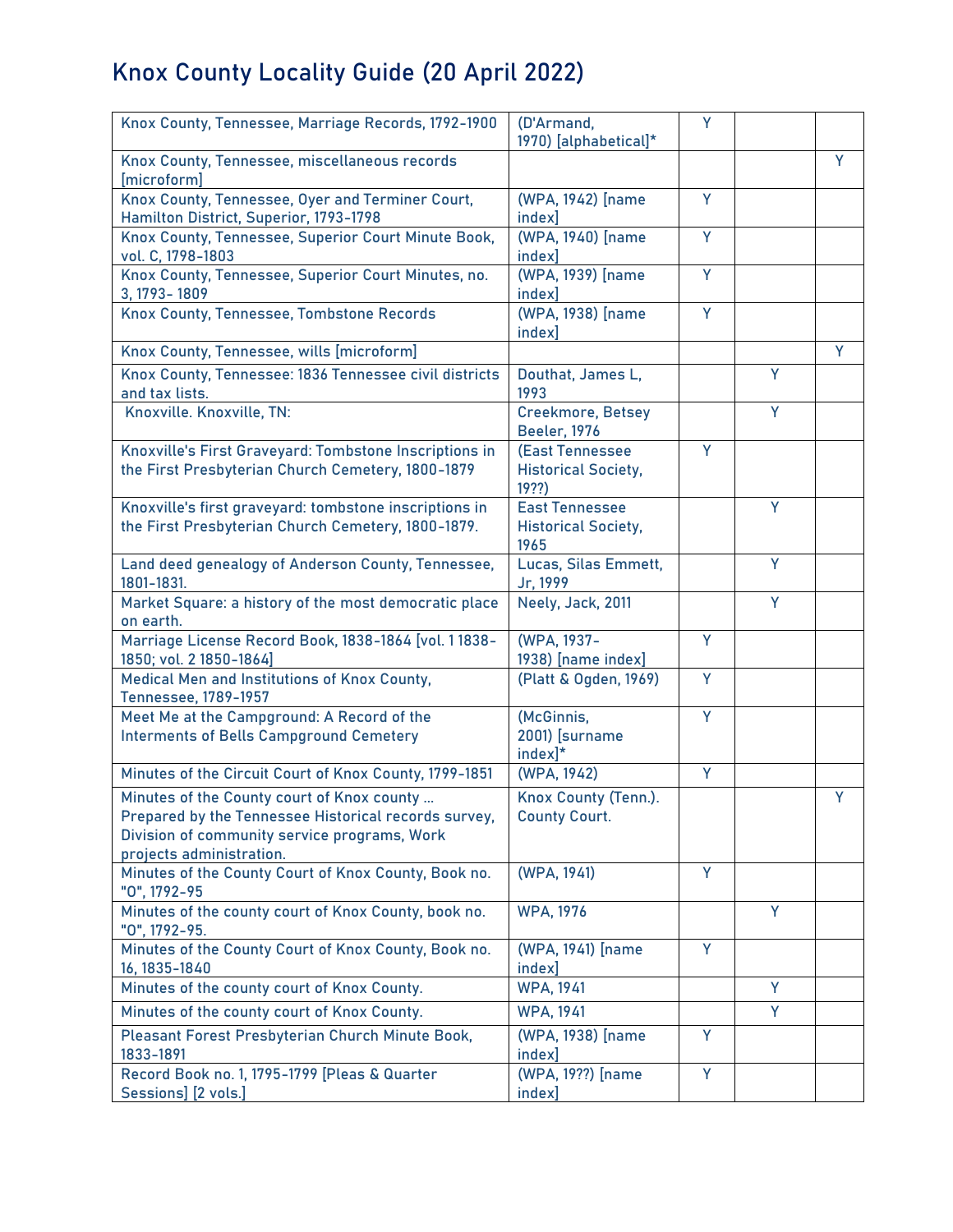| Record Book no. 4, 1802-1805 [Pleas & Quarter<br><b>Sessions</b> ]                            | (WPA, 19??) [name<br>index]        | Y |   |   |
|-----------------------------------------------------------------------------------------------|------------------------------------|---|---|---|
| Record Book no. 5, 1805-1806 [Pleas & Quarter                                                 | (WPA, 19??) [name                  | Ÿ |   |   |
| <b>Sessions</b><br>Records of Knox County, Tennessee: will book, 1792-                        | index]<br><b>WPA, 2018</b>         |   | Y |   |
| 1803 and guard'n book, 1792-1821.<br><b>Renshaw reflections.</b>                              | Renshaw, Grace                     |   | Y |   |
| Roll of Honor: Names of Soldiers who Died in Defense                                          | Parke, 1983<br>(United States.     | Ÿ |   |   |
| of the American Union, Interred in the National                                               | Quartermaster's                    |   |   |   |
| Cemeteries at Chattanooga, Stone's River, and                                                 | Dept., 1866) [name                 |   |   |   |
| Knoxville [vol. xx]                                                                           | index]                             |   |   |   |
| Scalf family history.                                                                         | Scalf, Elmer D, 1982               |   | Y |   |
| <b>Slaves And Masters In The Upland South:</b>                                                | McKalway, Henry S,                 |   | Y |   |
| archaeological investigations at the Mabry                                                    | 1994                               |   |   |   |
| site. Michigan: UMI Dissertation Services                                                     |                                    |   |   |   |
| Standard history of Knoxville, Tennessee: with full                                           | Rule, William, 1900                |   | Y |   |
| outline of the natural advantages, early settlement,                                          |                                    |   |   |   |
| territorial government, Indian troubles, and general                                          |                                    |   |   |   |
| and particular history of the city down to the present                                        |                                    |   |   |   |
| time.                                                                                         | <b>Tennessee, General</b>          |   |   | Y |
| State of Tennessee county by county analysis Knox<br>County summary sheet / Joint FW&M Staff. | <b>Assembly. Joint</b>             |   |   |   |
|                                                                                               | Finance, Ways and                  |   |   |   |
|                                                                                               | <b>Means Committee.</b>            |   |   |   |
| Superior Court Record Book "B", 1797 - 1804/                                                  | <b>Tennessee Historical</b>        |   |   | Y |
| prepared by the Tennessee Historical Records Survey,                                          | Records Survey.                    |   |   |   |
| <b>Division of Community Service Programs, Work</b>                                           |                                    |   |   |   |
| <b>Projects Administration.</b>                                                               |                                    |   |   |   |
| Superior Court Record Book B, 1797-1804 [2 vols.]                                             | (WPA, 1939) [name]<br>index]       | Ÿ |   |   |
| <b>Tennessee Newspaper Extracts and Abstracts:</b>                                            | (Creekmore,                        | Ÿ |   |   |
| Marriage, Death, and Other Items of                                                           | 1995) [surname index]              |   |   |   |
| <b>Genealogical/Historical Interest; The Knoxville Press</b>                                  |                                    |   |   |   |
| Tennessee newspaper extracts and abstracts:                                                   | Creekmore,                         |   | Y |   |
| marriage, death, and other items of                                                           | Pollyanna, 1996                    |   |   |   |
| genealogical/historical interest                                                              |                                    |   |   |   |
| Tennessee records of Knox County, Superior Court<br>record book "B" 1797-1804.                | <b>WPA, 1939</b>                   |   | Y |   |
| The cemetery records of Hardeman County,                                                      | Owens, Fae Jacobs.                 |   |   | Y |
| Tennessee. Copied and compiled by Mrs. Robert S.                                              |                                    |   |   |   |
| Owens (Fae Jacobs), Mrs. Ed Knox Boyd (Margureitte                                            |                                    |   |   |   |
| Holcomb) [and] Mrs. Howell Lee Davidson (Faye                                                 |                                    |   |   |   |
| Tennyson)<br>The family of John Foust and Anna Barb.ara Albrecht                              | Foust, Mozette, 1982               |   | Y |   |
| and allied families.                                                                          |                                    |   |   |   |
| The French Broad-Holston country: a history of Knox                                           | <b>East Tennessee</b>              |   | Y |   |
| <b>County, Tennessee.</b>                                                                     | <b>Historical Society,</b><br>1946 |   |   |   |
| The French Broad-Holston Country; a history of Knox                                           | <b>East Tennessee</b>              |   |   | Y |
| County, Tennessee, by the Knox county history                                                 | <b>Historical Society.</b>         |   |   |   |
| committee, East Tennessee historical society; Mary U.                                         |                                    |   |   |   |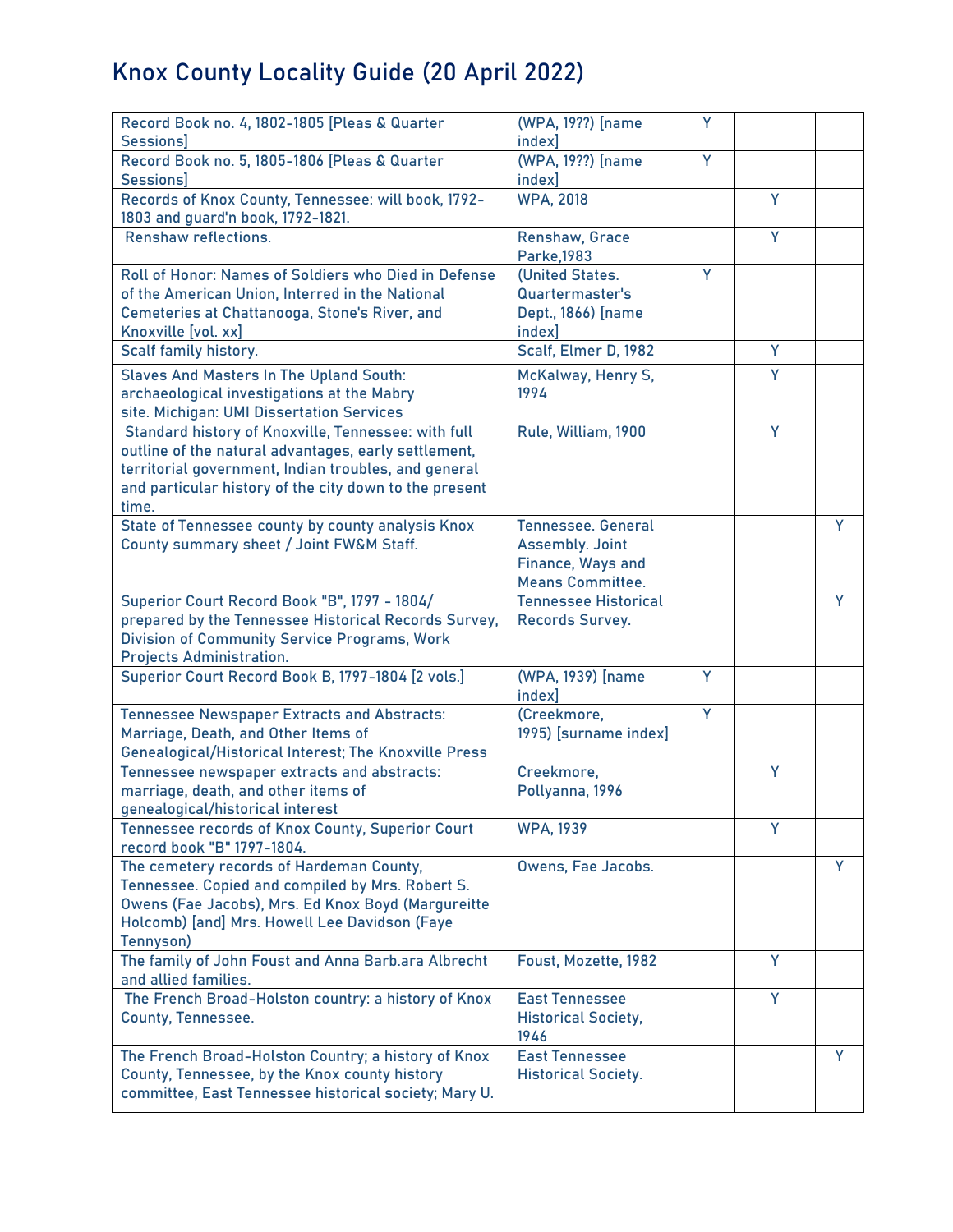| Rothrock, editor. A contribution to the<br>Sesquicentennial celebration of Tennesee statehood                                     | <b>Knox County History</b><br>Committee.                                                            |   |   |   |
|-----------------------------------------------------------------------------------------------------------------------------------|-----------------------------------------------------------------------------------------------------|---|---|---|
| The Hellums family, 1765 To 1984: beginning with John<br>Hellums, Sr. in Laurens County, South Carolina.                          | Hellums, Earle C,<br>1984                                                                           |   | Y |   |
| The John Adair section of Knox County, Tennessee.                                                                                 | Hicks, Nannie Lee.                                                                                  |   |   | Y |
| The marble city: a photographic tour of Knoxville's<br>graveyards.                                                                | Neely, Jack, 1999                                                                                   |   | Ÿ |   |
| They Are Not Dead but Sleepeth: The Interments of the<br>N M Cemetery at Mt. Olive                                                | (McGinnis & Berry,<br>2003) [surname<br>index]*                                                     | Y |   |   |
| <b>Tombstone Inscriptions and Death Records, Calvary</b><br>Cemetery, Knoxville, Tennessee, 1869-1967                             | (Grady,<br>1967) [alphabetical]                                                                     | Ÿ |   |   |
| Tombstone records of Knox County, Tennessee.                                                                                      | <b>WPA</b>                                                                                          |   | Y |   |
| <b>Tombstone Records, Old Gray Cemetery</b>                                                                                       | (WPA, 1938) [name<br>index]*                                                                        | Y |   |   |
| <b>Transcription of the County Archives of Tennessee</b><br>[Minutes of the County Court of Knox County, Book No.<br>"0" 1792-95] | (WPA, 1941) [name<br>$index$ <sup>*</sup>                                                           | Ÿ |   |   |
| Trigg history.                                                                                                                    | Trigg, James Knox,<br>1922-, 1994                                                                   |   | Y |   |
| Undertaker's List of Confederate Dead in Bethel<br>Cemetery, Knoxville, Tennessee                                                 | (Helsley & West,<br>1973) [arranged by<br>state in which soldier<br>served, then<br>alphabetically] | Y |   |   |
| United States Census 1850 for Knox County,<br><b>Tennessee</b>                                                                    | (Luttrell, 1949) [name<br>index of head of<br>household]                                            | Y |   |   |
| Wheeler cousins.                                                                                                                  | Wheeler cousins,<br>1984                                                                            |   | Y |   |
| Will Book, 1792-1803, and Guardian Book, 1792-1821,<br>vol. 0                                                                     | (WPA, 19??)                                                                                         | Ÿ |   |   |

### **Local Record on Microfilm - TSLA**

| <b>Knox County Records</b>             | Microfilm #      |
|----------------------------------------|------------------|
| <b>Estates, Insolvent -- 1859-1915</b> | (#75, 1 reel)    |
| Marriage Bonds -- 1792-1807 [A]        | (#97, 1 reel)    |
| Marriage Bonds -- 1807-1817 [A-L]      | (#98, 1 reel)    |
| Marriage Bonds -- 1817 [M-Z]-1822      | (#99, 1 reel)    |
| Marriage Bonds -- 1823-1827 [A-L]      | (#100, 1 reel)   |
| Marriage Bonds -- 1827 [M-Z]-1831      | (#101, 1 reel)   |
| <b>Marriage Bonds -- 1832-1836</b>     | (#102, 1 reel)   |
| <b>Marriage Bonds -- 1837-1840</b>     | (#103, 1 reel)   |
| <b>Marriage Bonds -- 1841-1844</b>     | (#104, 1 reel)   |
| <b>Marriage Bonds -- 1845-1848</b>     | $(H105, 1$ reel) |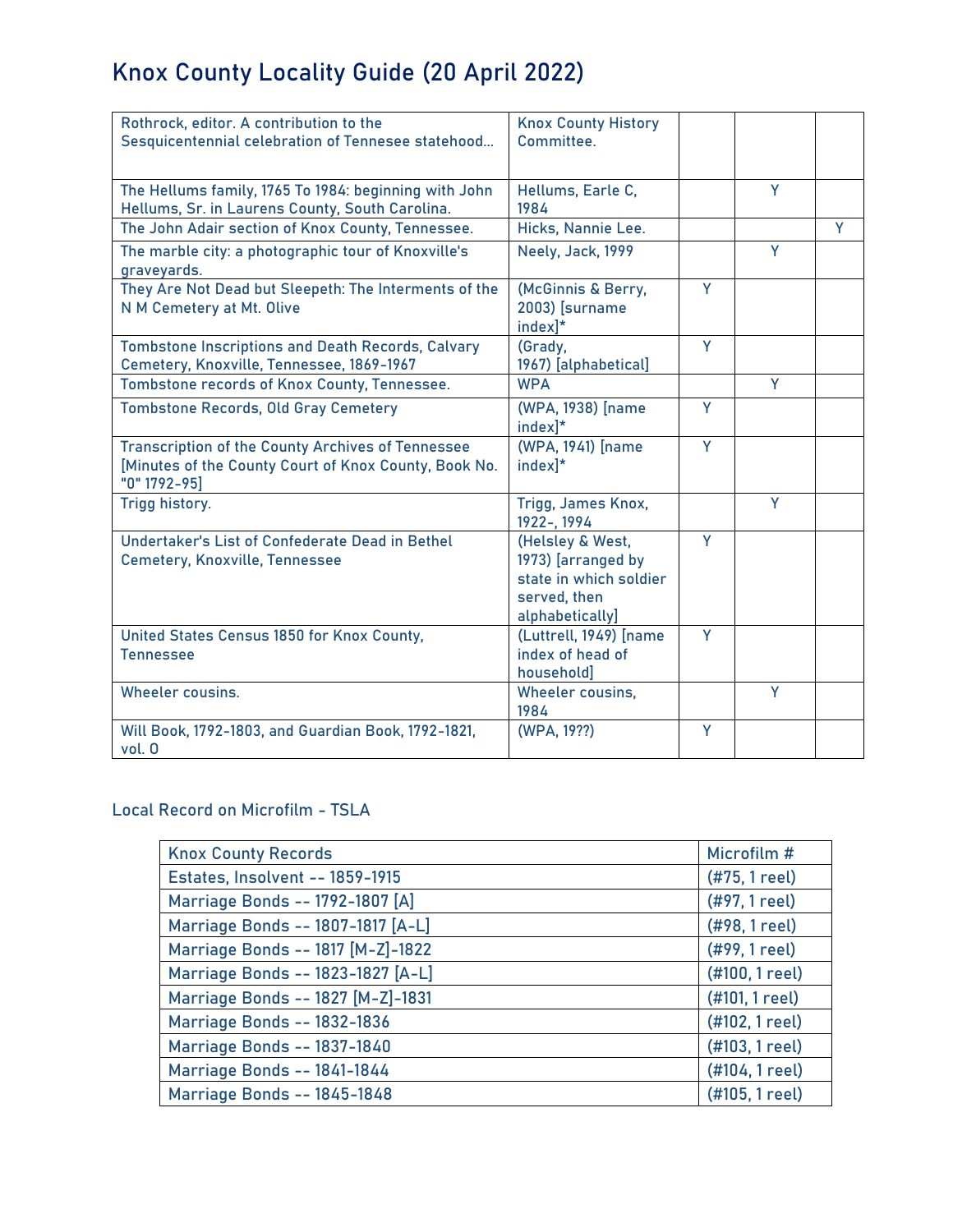| Marriage Bonds -- 1848[H-Z]-1851 [A-M]                                                                                                                                                                                                                                                                                                                                                                                                                                                                                                                                                           | (#106, 1 reel)  |
|--------------------------------------------------------------------------------------------------------------------------------------------------------------------------------------------------------------------------------------------------------------------------------------------------------------------------------------------------------------------------------------------------------------------------------------------------------------------------------------------------------------------------------------------------------------------------------------------------|-----------------|
| Marriage Bonds -- 1851[M-Z]-1854 [A-M]                                                                                                                                                                                                                                                                                                                                                                                                                                                                                                                                                           | (#107, 1 reel)  |
| Marriage Bonds -- 1854[N-Z]-1857 [A-K]                                                                                                                                                                                                                                                                                                                                                                                                                                                                                                                                                           | (#108, 1 reel)  |
| Marriage Bonds -- 1857[L-Z]-1859                                                                                                                                                                                                                                                                                                                                                                                                                                                                                                                                                                 | (#109, 1 reel)  |
| Marriages -- 1798-1875                                                                                                                                                                                                                                                                                                                                                                                                                                                                                                                                                                           | (#77, 1 reel)   |
| Settlements, Administrator's -- 1792-1824                                                                                                                                                                                                                                                                                                                                                                                                                                                                                                                                                        | (#155, 1 reel)  |
| Settlements, Administrator's -- 1824-1844                                                                                                                                                                                                                                                                                                                                                                                                                                                                                                                                                        | (#156, 1 reel)  |
| Settlements, Administrator's -- 1840-1848                                                                                                                                                                                                                                                                                                                                                                                                                                                                                                                                                        | (#157, 1 reel)  |
| Settlements, Administrator's -- 1848-1858                                                                                                                                                                                                                                                                                                                                                                                                                                                                                                                                                        | (#158, 1 reel)  |
| Settlements, Administrator's -- 1858-1865                                                                                                                                                                                                                                                                                                                                                                                                                                                                                                                                                        | (#159, 1 reel)  |
| WPA Records, Knox County -- Roll includes Oyer and Terminer<br>Court, Hamilton District, Superior (1793-1798), Superior Court<br>Minute Book, Vol. C (1798-1803), Superior Court Minute Book, No. 3<br>(1793-1809) and County Court Minutes, Book 0 (1792-1795).                                                                                                                                                                                                                                                                                                                                 | (#107, Roll 43) |
| WPA Records, Knox County -- Roll includes Court of Pleas &<br>Quarter Sessions, Minute Book No. 2 & No. 3 (1799-1800 & 1800-<br>1802), Superior Court Record Book B, pts. 1 & 2 (1797-1804), Superior<br>Court of Law & Equity, Minute Book No. 1 (1793-1808), Circuit Court,<br>Minutes (1799-1851), Circuit Court, Minute Book 3-A (1810-1817) and<br>County Court Minute Book No. 6 (1806-1808).                                                                                                                                                                                              | (#107, Roll 44) |
| WPA Records, Knox County -- Roll includes County Court Minute<br>Book 7 (1809-1812), County Court Minute Book 8 (1813-1816), County<br>Court Minute Book 9 (1817-1818), County Court Minute Book 10 (1819-<br>1820), County Court Minute Book 11 (1820-1822), County Court Minute<br>Book 12 (1822-1824), County Court Minute Book 13 (1824-1826) and<br>County Court Minute Book 14 (1826-1830).                                                                                                                                                                                                | (#107, Roll 45) |
| WPA Records, Knox County -- Roll includes County Court Minute<br>Book 15 (1831-1835), County Court Minute Book 16 (1835-1840),<br>County Court Minute Book 17 (1840-1846), County Court Minute Book<br>18 (1846-1850), County Court Minute Book 19 (1850-1854) and County<br>Court Minute Book 20 (1854-1857).                                                                                                                                                                                                                                                                                   | (#107, Roll 46) |
| WPA Records, Knox County -- Roll includes County Court Minute<br>Book 21, pts. 1 & 2 (1857-1859), County Court Minute Book 22, pts. 1 &<br>2 (1860-1864), County Court Minute Book 23 (1864-1866), County<br>Court Minute Book 25 (1869-1872), Estate Book Vol. 2 (1812-1819) and<br>Estate Book Vol. 3 (1818-1824).                                                                                                                                                                                                                                                                             | (#107, Roll 47) |
| WPA Records, Knox County -- Roll includes Estate Book Vol. 4<br>(1824-1830), List of Taxable Property (1844-1845), Pleasant Forest<br>Presbyterian Church, Minute Book (1833-1891), Beaver Creek Church<br>Records (1833-1879), Marriage License Record, Book 1 (1838-1850),<br>Marriage Licenses Records, No. 2 (1850-1864), Will Book O (1792-<br>1803), Guardian Book (1792-1821), Records Book No. 1, pts. 1 & 2<br>(1795-1799), Records Book No. 4 (1802-1805), Records Book No. 5<br>(1805-1806), Tombstone Records (undated) and Old Gray Cemetery<br><b>Tombstone Records (undated).</b> | (#107, Roll 48) |